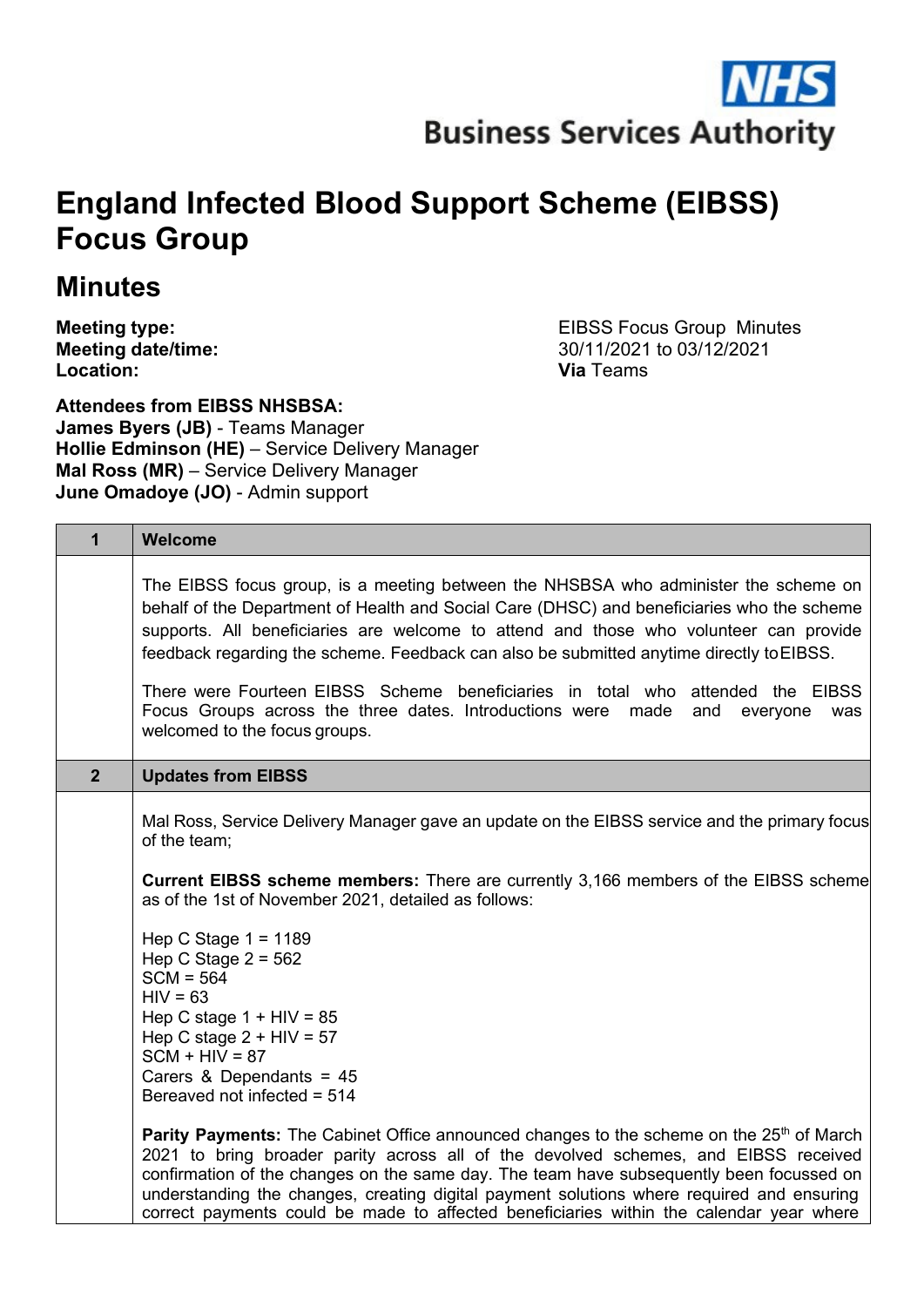possible. The majority of the payments were made to beneficiaries in July 2021 and September 2021.

\**Updated* – By *31/12/2021*, the total breakdown of parity payments paid as a result of the announcement is 3,449 payments made, totalling an additional £94,007,628.

The full payment breakdown is listed below per condition:

- HIV £10,650,500
- Hep C/ SCM £56,740,000
- Bereavement Lump Sum £60,000
- Bereaved partner payments £26,557,128

There are 24 beneficiaries where further information is awaited from DHSC, to review and calculate if any additional payments are required to be made as a result of the announced changes, these cases will be resolved as quickly as possible once the information is received.

**Income Top-Up (ITU)**: Income Top-Up payments will be replaced by bereaved partners payments from 01/12/2021. A re-assessment is ongoing to review historic ITU payments for FY 18/19, FY19/20, and FY 20/21 due to a change in the assessment criteria to exclude any disability related elements from the means tested assessment.

EIBSS are working with DWP to identify if they can provide the additional data required to enable the recalculation, otherwise EIBSS will be writing out to beneficiaries to request any additional information to enable a re-assessment where required. If there are any recalculated payments to be made, these will be paid directly to the beneficiary, with 8% interest added. This work will continue across 2022.

**Neil Bateman - benefit advisor**: Neil Bateman has now retired and there are temporary benefit advisors in place to ensure a continuation of the service. The benefit advisors are Amy Swinnerton & Jayne Knights, and they will continue providing benefit advice for beneficiaries until a procurement exercise has been completed for permanent longer-term advisors. Beneficiaries are advised to use Amy and Jayne's services where required. The support they provide has received positive feedback from beneficiaries and support groups.

**Compensation Framework / Public Inquiry**: MR informed the beneficiaries that Sir Robert Francis has extended the deadline for written submissions to Sunday 19 December 2021. Beneficiaries are advised to submit any information to the compensation framework that they wish to be considered by this date. Sir Robert's report to the Government will now be submitted no later than Monday 14 March 2022.

**Future communications exercises and Support Groups**: EIBSS are also looking at how to raise awareness about the EIBSS scheme across networks of trusts, GP's and also through social media channels. This awareness is to encourage people to get tested and come forward for EIBSS Scheme support where appropriate.

EIBSS are in contact with The Haemophilia Society, Hep C Trust & Terence Higgins Trust to assist in raising the awareness of the EIBSS scheme within their communities, and to encourage people to get tested UK wide and to come forward if there is any possibility of them having received infected blood or blood products from the NHS in England.

There is also a DHSC press release planned for December to encourage bereaved partners to come forward to receive the newly created bereaved partner payments. Backdated payments can be claimed until 1 April 2022. Bereaved Partners can still come forward and join the scheme after the 1 April 2022 date, but their payments would start from date of application, and not backdated to 1 April 2019.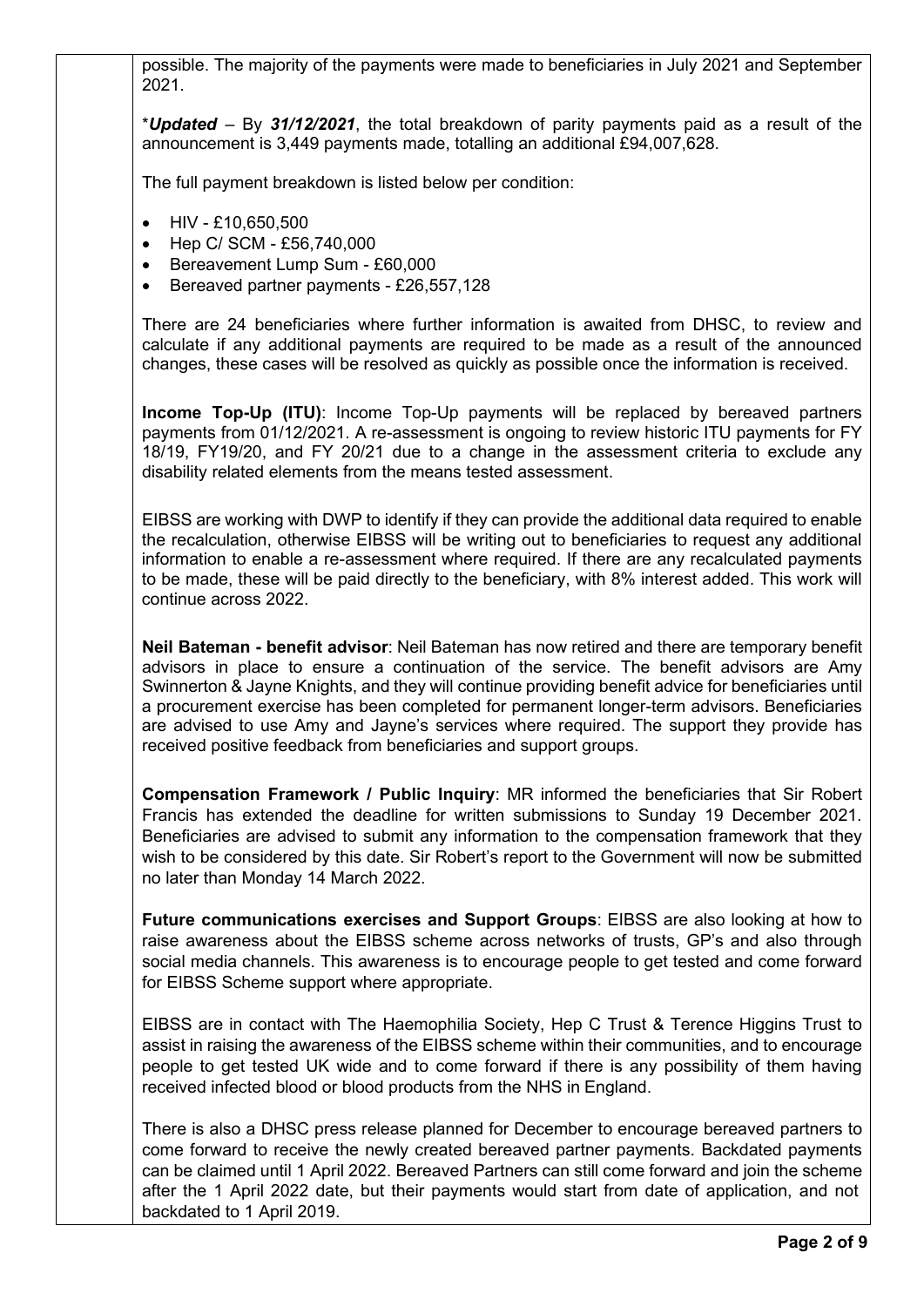|              | <b>Satisfaction Survey:</b> EIBSS intend on sending out a satisfaction survey to beneficiaries in the<br>new year to gather feedback on the EIBSS service as a whole. EIBSS drafted a survey to send<br>out to all scheme members earlier in 2021, but due to the prioritisation of the Parity Payments,<br>the survey was put on hold whilst everyone focussed on delivering these. The survey will be<br>revisited and updated in 2022 and will be sent out once all of the parity changes are concluded. |
|--------------|-------------------------------------------------------------------------------------------------------------------------------------------------------------------------------------------------------------------------------------------------------------------------------------------------------------------------------------------------------------------------------------------------------------------------------------------------------------------------------------------------------------|
| $\mathbf{3}$ | <b>Comments and Questions from EIBSS Beneficiaries</b>                                                                                                                                                                                                                                                                                                                                                                                                                                                      |
|              | MR informed the focus group attendees that all queries received from the focus group meeting<br>will be compiled and shared with Department of Health and Social Care (DHSC), with responses<br>to all questions to be uploaded on the EIBSS website for all beneficiaries.                                                                                                                                                                                                                                 |
|              | 1. Is there any help available for parents who had lost their child through infected blood?                                                                                                                                                                                                                                                                                                                                                                                                                 |
|              | <b>EIBSS Response:</b> NHSBSA administers the EIBSS scheme in accordance with a scheme<br>specification (a set of rules) provided to NHSBSA by DHSC. Financial support for parents who<br>have lost children due to NHS infected blood or blood products is not currently part of the scheme<br>specification.                                                                                                                                                                                              |
|              | The Department of Health and Social Care (DHSC) are awaiting the findings of the Infected<br>Blood Inquiry (IBI) and any recommendations it makes regarding possible changes to the criteria<br>relating to Parents and/or children.                                                                                                                                                                                                                                                                        |
|              | The EIBSS Scheme has evolved over the years to offer counselling for parents and family<br>members, and most recently to include Bereaved Partner payments. The scheme will continue<br>to evolve, where it is agreed with DHSC that changes should be made and the rules EIBSS<br>works to are updated.                                                                                                                                                                                                    |
|              | 2. Beneficiaries would like bereavement counsellors for parents who lost their children<br>through infected blood, as they feel their children have been forgotten as they've had<br>no support as bereaved parents.                                                                                                                                                                                                                                                                                        |
|              | <b>EIBSS Response:</b> EIBSS explained that counselling is available to parents who have lost their<br>children through infected blood if they were registered with either EIBSS or an AHO previously,<br>and can choose any preferred counsellors, including bereavement counsellors. EIBSS will pay<br>up to £900 per year towards this.                                                                                                                                                                  |
|              | To apply for the counselling discretionary payment, the applicant must be either:                                                                                                                                                                                                                                                                                                                                                                                                                           |
|              | an infected beneficiary registered with the England Infected Blood Support Scheme (EIBSS)<br>a bereaved beneficiary registered with EIBSS<br>family members of an infected beneficiary registered with EIBSS or previous schemes                                                                                                                                                                                                                                                                            |
|              | Please see the https://www.nhsbsa.nhs.uk/counselling-support section of our website for<br>further details.                                                                                                                                                                                                                                                                                                                                                                                                 |
|              | 3. Are there any plans to widen the scope of the scheme? For example;                                                                                                                                                                                                                                                                                                                                                                                                                                       |
|              | Help for parents who are bereaved and bereaved children who have lost their parent/s to be<br>considered for the EIBSS Scheme. Beneficiaries requested the inclusion of parents who had<br>lost their child to be part of the EIBSS scheme.                                                                                                                                                                                                                                                                 |
|              |                                                                                                                                                                                                                                                                                                                                                                                                                                                                                                             |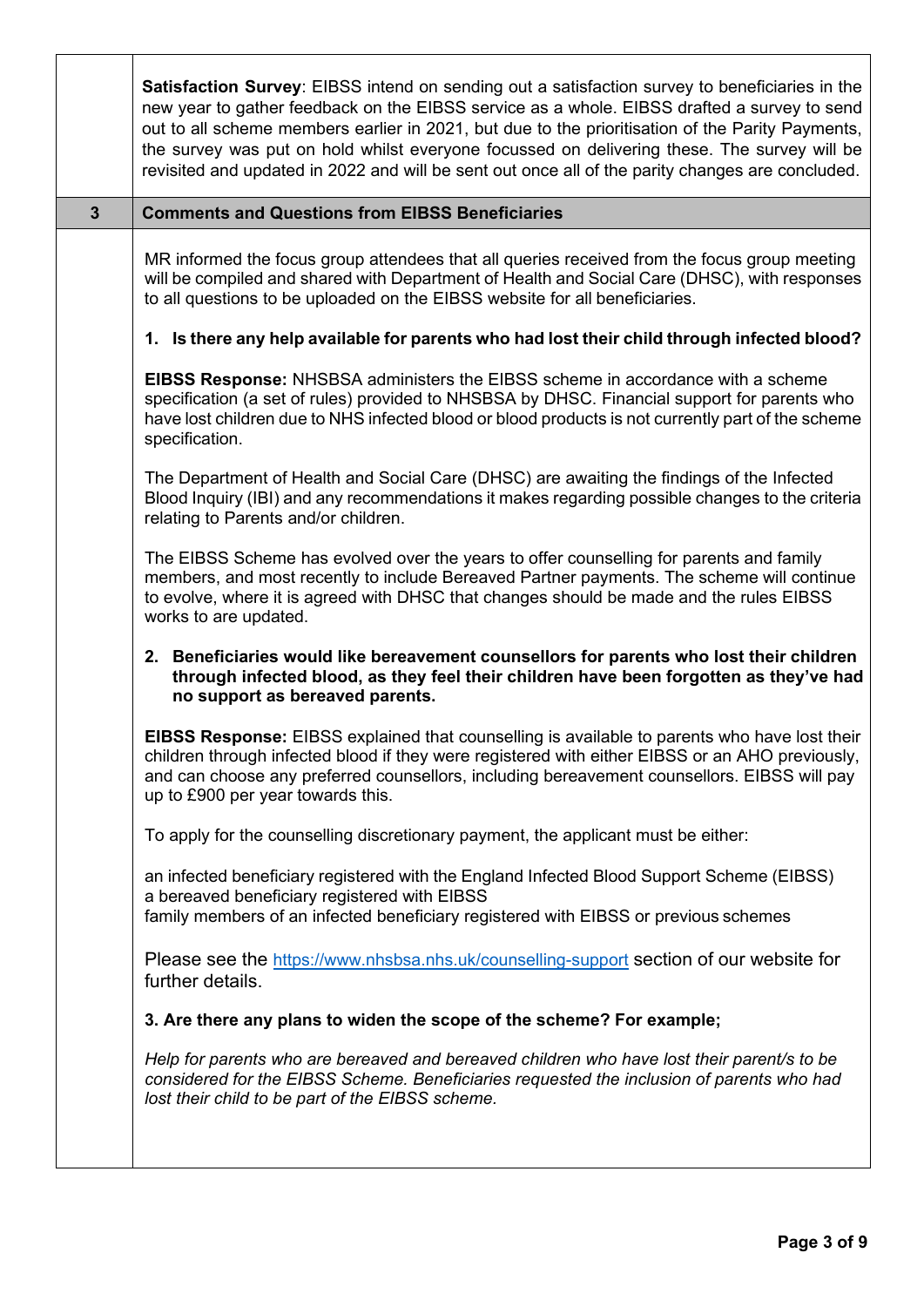**EIBSS Response:** Changes to the scheme do take place, as per the recent Cabinet Office announcement, there is now support for bereaved partners, with regular ongoing payments starting in December 2021.

However, DHSC are awaiting the findings of the Infected Blood Inquiry (IBI) and any recommendations it makes regarding possible changes to the criteria relating to widening the scope of the scheme. Until the recommendations are completed and received by DHSC, EIBSS are not able to change the criteria of the current scheme.

#### **4. What will happen with the Inquiry recommendations, in terms of who would administer all the payments to beneficiaries?**

**EIBSS Response:** EIBSS confirmed that the NHSBSA would continue to make existing payments and will work with DHSC regarding any Inquiry recommendations.

#### **5. Some beneficiaries want a one-off compensation payment, some want ongoing support, or compensation payment with ongoing regular support.**

**EIBSS Response:** EIBSS explained that any recommendations made by the IBI to DHSC would be reviewed.

EIBSS are unable to plan or resource in advance of the IBI recommendations, however, staff and the resourcing required to implement any agreed IBI recommendations would be prioritised once requirements are known. The IBI may make recommendations for any of the above support scenarios requested.

**It was requested by an attending beneficiary that there should be a lived experience beneficiary support steering group which should contribute towards the Inquiry recommendations**. Beneficiaries are advised that they should contribute their views and/or experiences directly to the IBI to ensure these are considered.

EIBSS confirmed that as a scheme, we cannot be part of beneficiary steering group, but beneficiaries are able to share their experiences with support groups and/or core participation groups involved within the IBI.

Beneficiaries are advised that Sir Robert Francis and Sir Brian Langstaff do host physical meetings that beneficiaries can attend, and their input is important. Beneficiaries are also informed that the Inquiry also holds focus groups periodically for beneficiaries to attend so that everyone is involved in the Inquiry

EIBSS confirmed that some beneficiaries would prefer a one-off lump sum compensation payment, some would prefer continued ongoing support, while some would prefer a lump sum compensation with ongoing support.

#### **6. Will EIBSS be handling the results from the Public Inquiry and Compensation payments, or will it be outsourced to someone else?**

**EIBSS Response:** When the results of both the IBI and Compensation framework are known, NHSBSA could be approached by DHSC to administer the resulting payment changes.

# **7. Communications to EIBSS beneficiaries:**

Feedback was received on communications sent to beneficiaries regarding parity payments, advising the letters were difficult and confusing to read, and hard to understand for some beneficiaries. It was asked that EIBSS communicate using language that could be easier to understand when future communications are sent to beneficiaries.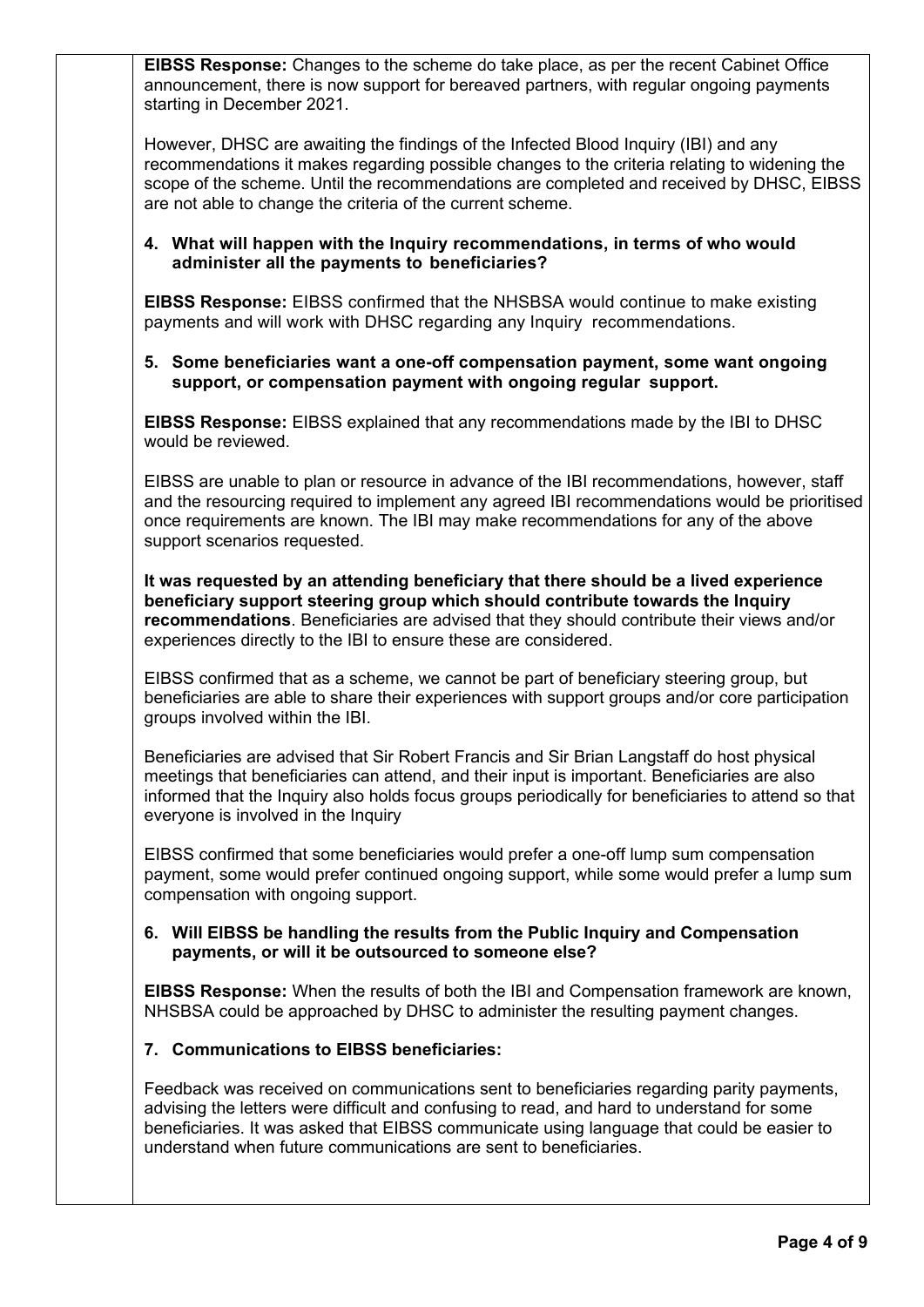Letters received from EIBSS can be very scary and worrying when received and the information included is not always clear and possibly intimidating.

**EIBSS Response:** MR apologised, advising EIBSS always try to send out easy read communications for beneficiaries, but unfortunately the Parity changes were very complex with different scenarios, which has been challenging to communicate.

The EIBSS team tried to communicate the Parity payments clearly and simply, including the relevant information, however, will take onboard the feedback to make communication improvements where possible.

## **8. How do I apply for a respite break?**

**EIBSS Response:** The information is on the EIBSS website however, JB will send an application to the beneficiary who asked the question, the beneficiaries GP can assist them in completing the respite break form.

## **9. Why is a procurement exercise required for Benefits Advisors?**

**EIBSS Response:** Jayne and Amy are working well with beneficiaries and have earned the beneficiaries trust through providing helpful assistance. However, Jayne and Amy were only put in place temporarily whilst a permanent supplier can be procured. NHSBSA is a public organisation and has to follow transparent procurement practices to appoint a longer term supplier.

EIBSS will shortly begin tendering for the future supplier to provide the benefit advisor support. The future scope of the future supplier has been informed directly by the assistance Jayne and Amy have provided to-date. There may be the opportunity for beneficiaries and support groups (Hep C Trust, Haemophiliac Society, Terence Higgins Trust) to provide further input into the future contract and have been approached to speak with their communities. Any further suggestions are welcomed from beneficiaries but there is very limited time to do so.

It was asked if there are ways for EIBSS to pro-actively ask the community for assistance to contribute to the benefit advisor procurement – through Facebook groups for example, instead of suggesting that beneficiaries should approach EIBSS directly. MR explained that communities, support groups and campaign groups have been approached previously and invited to submit requirements for consideration.

#### **10. Will you confirm EIBSS payments are for life and confirm in a letter as Matt Hancock promised the Inquiry?**

**Updated EIBSS Response (23.03.2022):** During the Infected Blood Inquiry hearing in May 2021, the previous Secretary of State of Health and Social Care, Matt Hancock, was asked about the Government's future intention regarding the support provided to those infected and affected.

Mr Hancock provided a few related responses within his statement, details of where these can be found are included below. The most relevant response from Matt Hancock's statement is shown below for clarity.

*"Yes, I would absolutely give a commitment to anybody receiving a payment, any of the beneficiaries infected or affected, that I would expect that to continue for their lifetime, absolutely. That's my expectation. I would say it goes without saying but sometimes these things need to be said".*

The related points to this question can also be found on the [Infected Blood Inquiry website,](https://www.infectedbloodinquiry.org.uk/evidence) evidence section within Transcript- London- Friday 21 May 2021.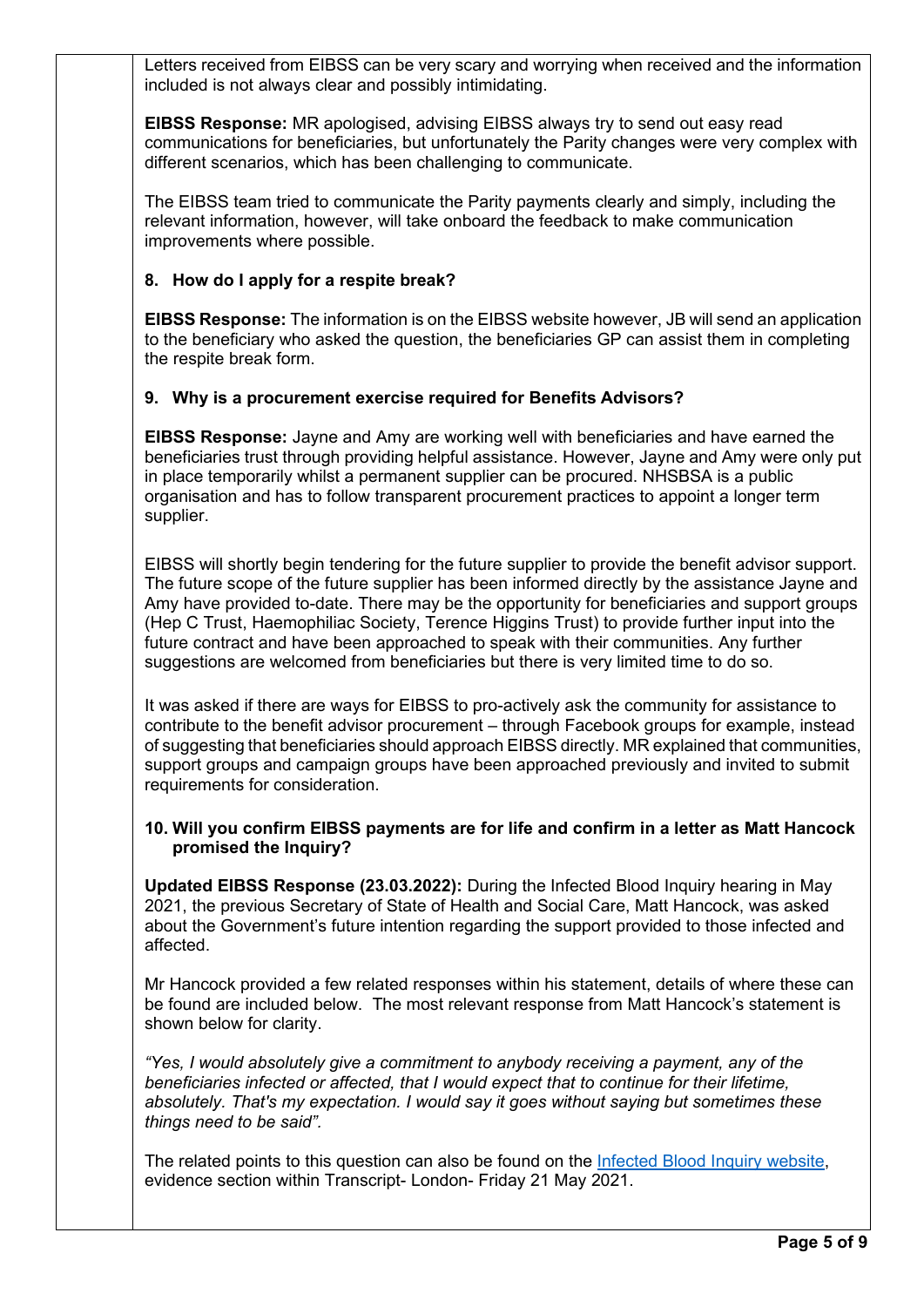Page 133 section 22- 25 & page 134 section 1- 3 Page 194 section 21- 25 & page 195 section 1- 4

DHSC are awaiting the findings of the Infected Blood Inquiry (IBI) and any recommendations they make, and as a result, are unable to confirm 'payments are for life' as the IBI may recommend different options, however, a letter can be provided to confirm EIBSS payments are currently being provided and are expected to continue for as long as they are needed.

#### **11. Why is there a specific list of medical conditions on the EIBSS website relating to moving to Special Category Mechanism stage? Who developed the list, what consultation took place – and do I need to be monitored for these specifically?**

**EIBSS Response:** MR confirmed he would investigate the Special Category Mechanism list further and also check on the query regarding specific monitoring as EIBSS staff are not medically trained.

*UPDATE***:** NHSBSA cannot say for certain why these conditions are listed specifically, as we administer the EIBSS scheme based on the scheme specification which was provided to us by DHSC.

However, the majority of the medical conditions have been in place for many years, when the scheme was administered by the Alliance House Organisations (AHOs), prior to EIBSS becoming the administrators on 1 November 2017.

There was a detailed consultation on Special Category Mechanism (SCM) in early 2017, which resulted in changes to the conditions, details of this consultation can be found at:

[https://www.gov.uk/government/consultations/infected-blood-support-special-category](https://www.gov.uk/government/consultations/infected-blood-support-special-category-mechanism)[mechanism](https://www.gov.uk/government/consultations/infected-blood-support-special-category-mechanism)

EIBSS can offer an opinion on how the original list was developed, which is that it was likely to have been based on the medical literature available at the time looking at the 'odds ratios' of these conditions - if they were statistically more common in patients with hepatitis C than matched controls (i.e., patients of the same age and sex without hepatitis C).

Generally, the only patients who do need monitoring, even after they have become PCR negative (A PCR test establishes whether the virus is still active and needs treating), are those with cirrhosis and these patients should remain under the care of a specialist who will advise what monitoring they require.

As part of the 2017 consultation the Government stated: "*Going forward, we will keep the scientific literature under periodic review for possible inclusion of other hepatitis C related complications to the stage 2 criteria based on life expectancy".*

#### **12. Is there a specific reason beneficiaries receive support for dental treatment? Are we at increased risk of dental problems, and does this need to be monitored?**

**EIBSS Response:** Hepatitis C has been known to cause oral health issues and thus was included within the scheme specification, as the scheme provides discretionary support to cover costs that have been brought about as a result of infection or its treatment and are otherwise unable to be met. These issues are most likely to be linked to cirrhosis, so should be considered as part of monitoring.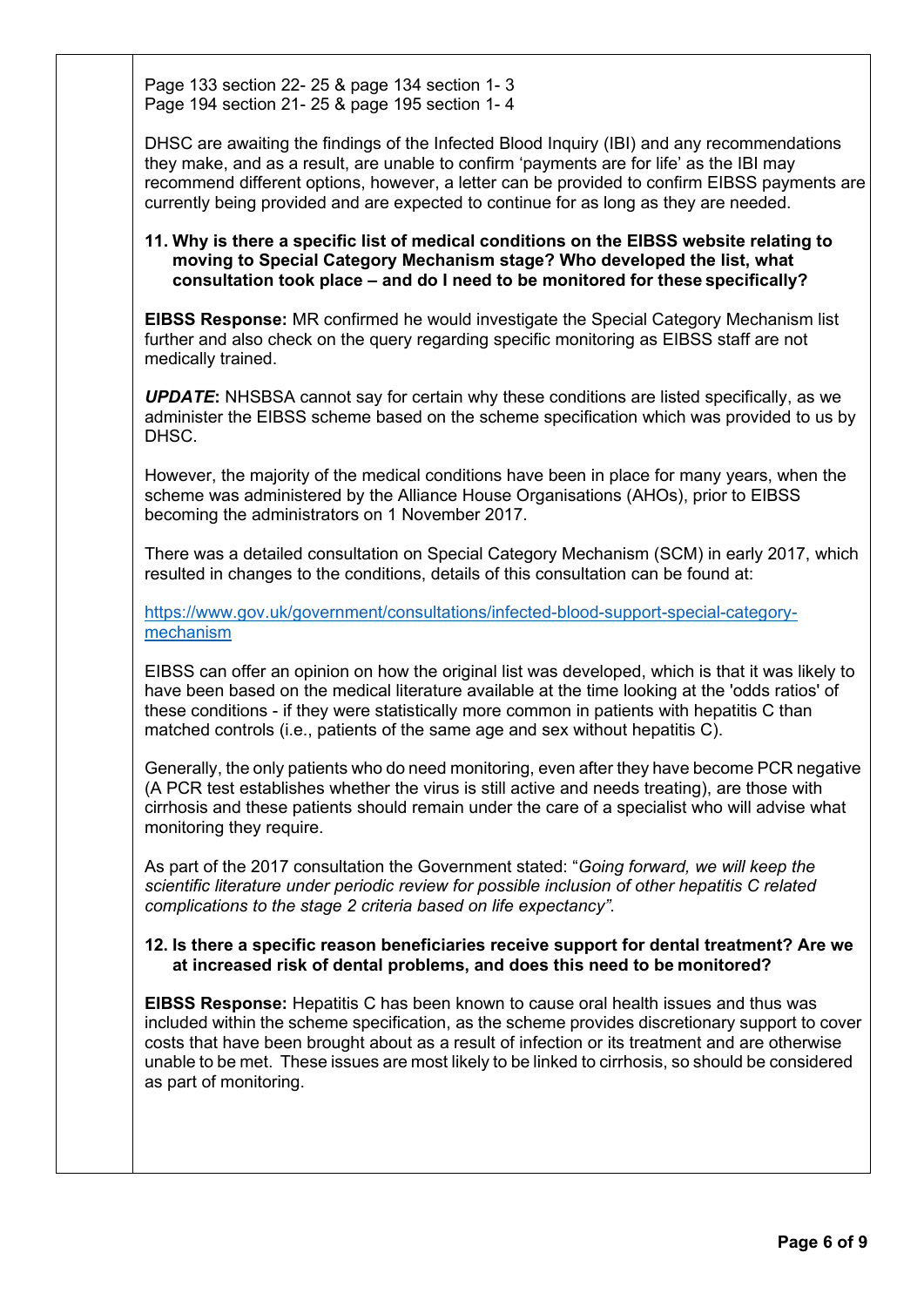#### **13. Do EIBSS hold data on beneficiaries who may have died before EIBSS was established, and were members of the previous schemes?**

**EIBSS Response:** EIBSS confirmed we only hold data of beneficiaries where explicit consent was given for their information to be transferred to EIBSS, for support payments to continue.

EIBSS do not hold data of beneficiaries who did not sign explicit consent for their records to be transferred to EIBSS when Skipton Fund, Macfarlane Trust, Eileen Trust, MFET and Caxton Foundation ceased.

#### **14. How can I retrieve my medical records?**

**EIBSS Response:** Information can be found on the EIBSS website here: <https://www.nhsbsa.nhs.uk/who-can-join-scheme-and-how-apply/requesting-medical-records>

#### **15. How much are bereaved partners paid?**

**EIBSS Response:** Bereaved partner payments are paid at the same rate as their partners; and receive 100% equivalent payment for first 12 months then reducing to 75% following the 1<sup>st</sup> year anniversary of their passing.

#### **16. Do I need to appoint a lawyer to represent me for the Inquiry and to receive Compensation?**

**EIBSS Response:** Beneficiaries do not require a lawyer to act on their behalf as they can receive any information about the Public Inquiry directly via the Inquiry website.

Information can be found on the IBI website: <https://www.infectedbloodinquiry.org.uk/about/legal-representatives>

However, this did create some discussion between the beneficiaries at the focus groups; A law firm had given an update to a beneficiary about possible outcomes of the Inquiry, indicating they could also file a lawsuit against the government, but the law firm would deduct 15% payment of any settlement.

Another beneficiary stated that in terms of having a lawyer for the Inquiry, it is their choice and also any lawsuit to the government is their choice but not required, and if any beneficiary still wanted a lawyer, then it is advisable to wait for the outcome of the Public Inquiry.

Another beneficiary also talked through the objectives of a campaign group he is part of and that any beneficiary is welcome to join.

Charity organisations and Campaign groups can be found on the Public Inquiry website here: <https://www.infectedbloodinquiry.org.uk/about/core-participants>

#### **17. Discretionary Payments for Employment Training – can it be reviewed and increased?**

A request was made for a change to the Employment Training criteria, to increase and also include further / higher education and Degrees, as this would assist in gaining employment in current job market.

**EIBSS Response:** MR confirmed this request will be passed to DHSC and will feedback the outcome of this question to beneficiaries.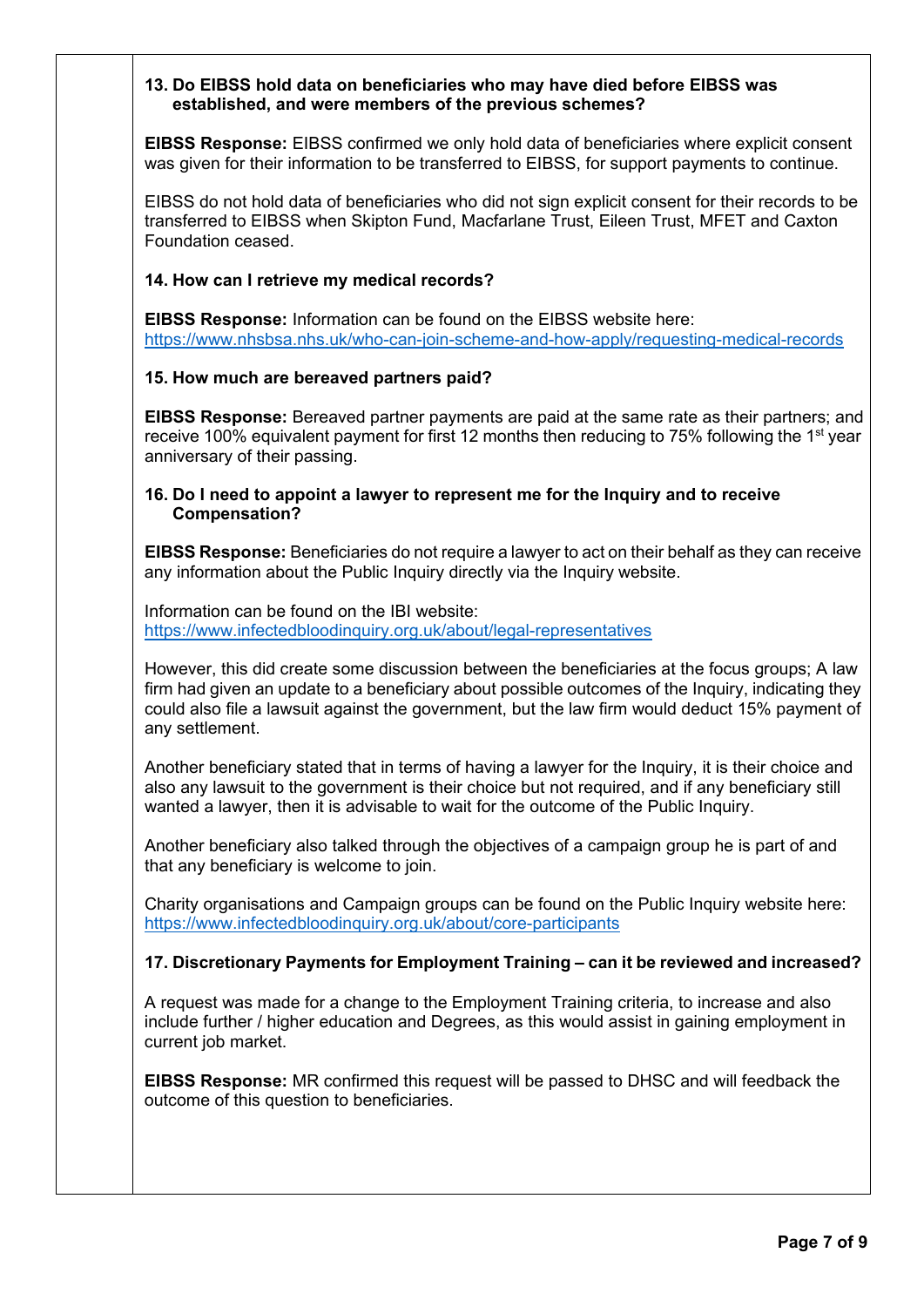**DHSC Response:** There is no set maximum for the Employment Training grant which can already be used to pay for adult further education courses. There are no plans to extend this payment to Higher Education courses as separate funding arrangements already exist. You can find out more information from <https://www.gov.uk/get-undergraduate-student-loan>

The Skills for Life campaign has information about training courses to help people improve their skills to get the job they want. More information can be found at [https://skillsforlife.campaign.gov.uk. T](https://skillsforlife.campaign.gov.uk/)his is run by the National Careers Service which provides information, advice, and guidance to help people of all ages make decisions on learning, training, and work – visit [https://nationalcareers.service.gov.uk](https://nationalcareers.service.gov.uk/) or call 0800 100 900.

# **18. £900 limit for counselling – can it be increased / uncapped?**

A request was made for an increase / limit removal of the £900 available for counselling. Unfortunately, some people require weekly counselling sessions and can cost around £70 per session. This limit would only cover around 13 weeks of the year, so more funds should be made available for counselling.

**EIBSS Response:** MR confirmed EIBSS does have some discretion regarding the on-going need for counselling payments however, EIBSS would require confirmation from the Counsellor that the proposed treatment is appropriate, and the number of sessions required to determine if this can be authorised.

MR confirmed this request will also be passed to DHSC and will feedback the outcome of this question to beneficiaries.

**DHSC Response:** We are working with the EIBSS team and NHS England and Improvement to consider how the current psychological support offer could be improved. In the meantime, beneficiaries with greater need should contact EIBSS to apply for discretion to be applied in their case.

#### **19. Is there any specific psychological support available to beneficiaries, like the other schemes?**

A request was made for EIBSS to provide additional psychological support as this is highly required by beneficiaries and there should be more funding for psychological support for beneficiaries.

**EIBSS Response:** MR confirmed that investigative conversations are ongoing with the Devolved Administration schemes, but they are all structured differently, depending on the Country.

As the NHSBSA who administer the EIBSS scheme is an organisation who provide at scale administration and payment related support, they are not able to be part of a patient healthcare journey. NHS England and Improvement (NHSE&I) are responsible for the provision of local psychological support and are being consulted with, to investigate possible future support options.

DHSC are in discussions with NHSE&I to understand all possible psychological options within England, no timescales are available for this.

#### **20. Can we change the scheme name from England Infected Blood Support Scheme (EIBSS)?**

A request was made asking if the name of the EIBSS scheme can be changed due to the stigma it attracts, especially when making applications and having to disclose where payments come from, as a quick search online explains what EIBSS means.

**EIBSS Response:** JB explained all information sent from EIBSS to beneficiaries is in the strictest